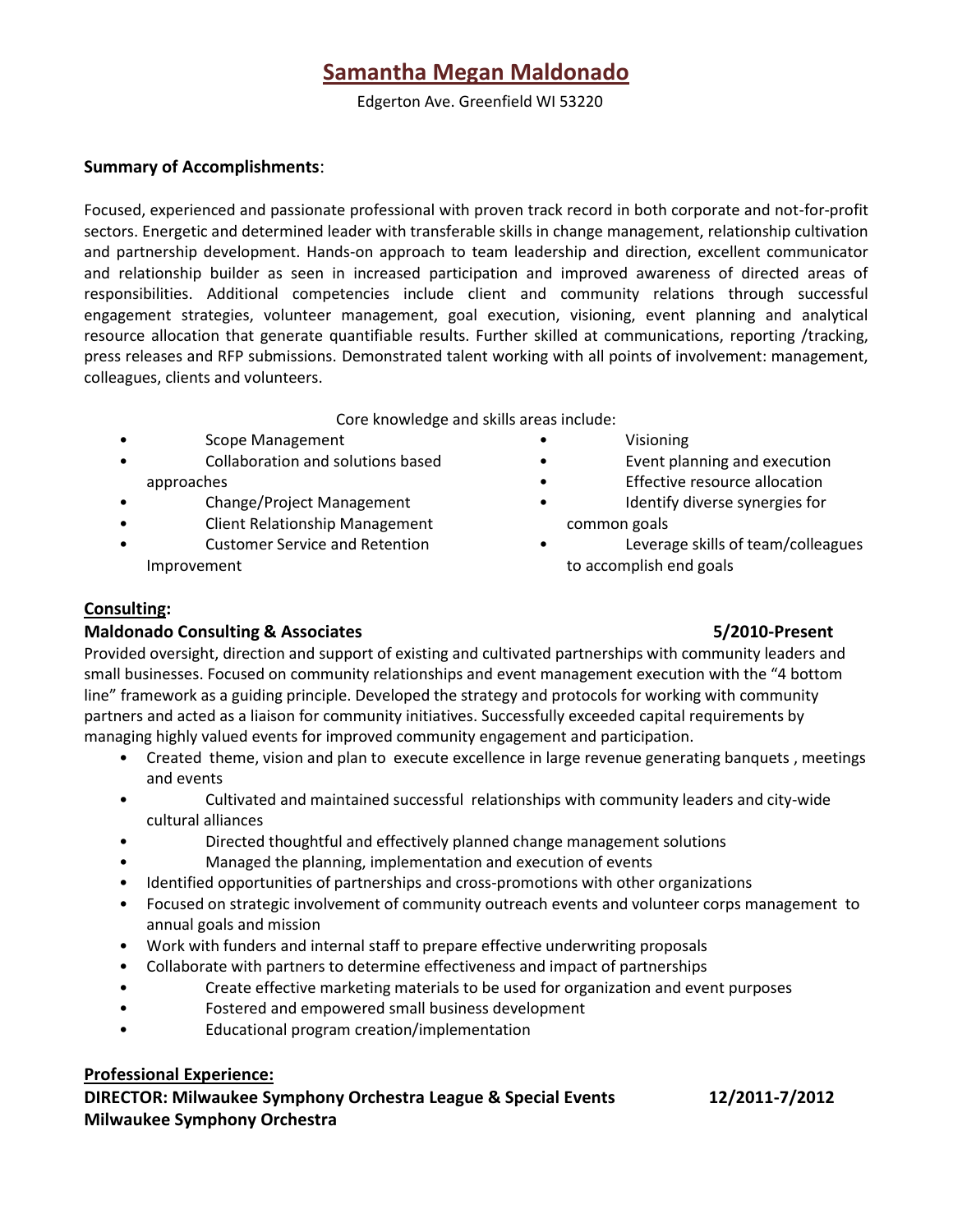# **Samantha Megan Maldonado**

Edgerton Ave. Greenfield WI 53220

Worked closely with the MSO League (MSOL) President, MSOL Leadership Committee , MSOL Fundraising Events Committee , MSOL Education committee and the Vice President of Development to manage and facilitate all details of fundraising/education events (ex.: Holiday House, Meet the Artist Luncheons, ACE Family Nights, Kinderkonzerts, Docents, Ushers, Salon Series , Grape Expectations, etc.) to meet revenue goals of \$90,000 annually.

- Doubled revenue, attendance and donor participation in 2012 Grape Expectations and additional programs over previous years
- Crafted and implemented strategies for soliciting event sponsorship and ensuring revenue goals are met.
- Directed and coordinated over 200 volunteers of the MSO League to continuously engage for support and experiential knowledge
- Strategically "revisioned" the MSO League through change management frameworks with a cross-level task force to enlarge the "circle of participation" with the MSOL and MSO (structure, member benefits, mission, vision, outcomes, etc.) for current day relevance to volunteers and the MSO.
- Structured revenue and expense budgets and maintained strict adherence to budget goals.
- Increased MSOL/MSO Board attendance at, and participation in fundraising events.
- Grew MSOL membership through effective new member acquisition and retention of current members.
- Managed event committees and volunteers to direct the successful execution of League and MSO events.
- Collaborated with Development staff to identify event attendees to further cultivate for MSOL board membership, volunteer opportunities, and increased giving potential.

## **COORDINATOR: Sales and Project Administrator 7/2007 -5/2010**

## **Time Warner Cable Business Class**

Coordinated support for the sales and work with internal/external customers on product information, addressing inquiries, researching and resolving orders, and ensuring proper data system of accounts. Administrator of CRM database for department, managed P/L, saturation and goal attainment reporting for full sales staff

- Responsible for maintaining and administering daily sales results as it relates to reporting, tracking and measurement at both a group and individual level
- Acts as a liaison to the Business Class Operations, TWC finance, other department supervisors, and staff relative to the needs of the Strategic Account sales team
- Set prices, developed quotes and coordinated bids for projects: RFP's
- Market collateral production to support efforts of the Marketing Manager targeted at Strategic Accounts
- Work with Network Planning Specialist on project maintenance and progress
- *Diversity & Inclusion Council member*: coordinated annual development of cultural awareness month

## **Education and Certifications**

**Master of Business Administration**–Alverno College, Milwaukee, WI, Graduated; Dec 2011 **Bachelor of Arts in Business & Management** Alverno College, Milwaukee, WI; May 2009 **External Assessor-Alverno College**, 2009-Present